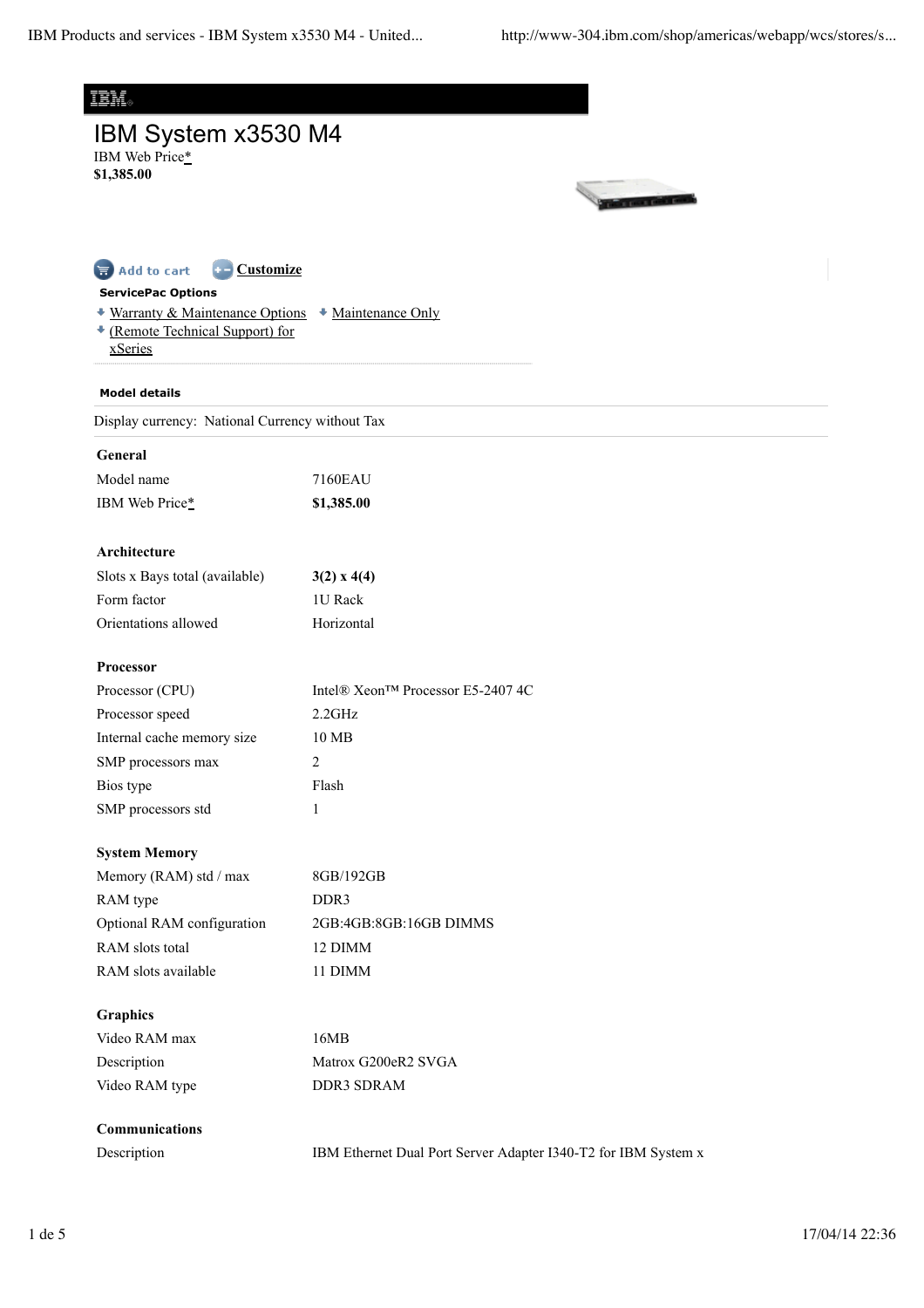| Network card Interface       | Gigabit Ethernet                                                                    |
|------------------------------|-------------------------------------------------------------------------------------|
| <b>Weight and Dimensions</b> |                                                                                     |
| Weight (imperial/metric)     | 84 lbs/38 Kg                                                                        |
| Height (imperial/metric)     | 17.3 in/440 mm                                                                      |
| Width (imperial/metric)      | 17.6 in/447 mm                                                                      |
| Depth (imperial/metric)      | $26.5 \text{ in} / 673 \text{ mm}$                                                  |
| <b>Security</b>              |                                                                                     |
| Security features            | Power on password; Privileged access password; Selectable boot; Unattended start-up |
| Warranty                     |                                                                                     |
| Warranty period              | 3 year CRU & On-site 9x5 Next Business Day (NBD)                                    |
| <b>Expansion Options</b>     |                                                                                     |
| Expansion bus type           | PCI-Express                                                                         |
|                              | Customize<br><b>Add to cart</b>                                                     |

**Warranty & Maintenance Options**

(Remote Technical Support) for

xSeries

Ensure you have the support you need for your business-critical systems. Warranty and Maintenance Options can enhance your hardwares base warranty support with increased levels of service, including upgrading your "next day" service coverage to "same day".

\* Warranty & Maintenance Options \* Maintenance Only

- Flexible options with a variety of service coverage and response times
- Easy activation via Internet
- Fast and convenient access to service support via phone or Internet

| <b>Product</b> | <b>Description</b>                            | <b>IBM Web Price*</b> |
|----------------|-----------------------------------------------|-----------------------|
| 00X9043        | 3 Year Onsite Repair<br>9x5 4 Hour Response   | \$225.00              |
| 00X9044        | 3 Year Onsite Repair<br>24x7 4 Hour Response  | \$300.00              |
| 00X9045        | 3 Year Onsite Repair<br>24x7 2 Hour Response  | \$600.00              |
| 00X9046        | 4 Year Onsite Repair<br>9x5 Next Business Day | \$150.00              |
| 00X9047        | 4 Year Onsite Repair<br>9x5 4 Hour Response   | \$385.00              |
| 00X9048        | 4 Year Onsite Repair<br>24x7 4 Hour Response  | \$473.00              |
| 00X9049        | 4 Year Onsite Repair<br>24x7 2 Hour Response  | \$834.00              |
| 00X9050        | 5 Year Onsite Repair<br>9x5 Next Business Day | \$293.00              |
| 00X9051        | 5 Year Onsite Repair<br>9x5 4 Hour Response   | \$559.00              |
| 00X9052        | 5 Year Onsite Repair<br>24x7 4 Hour Response  | \$665.00              |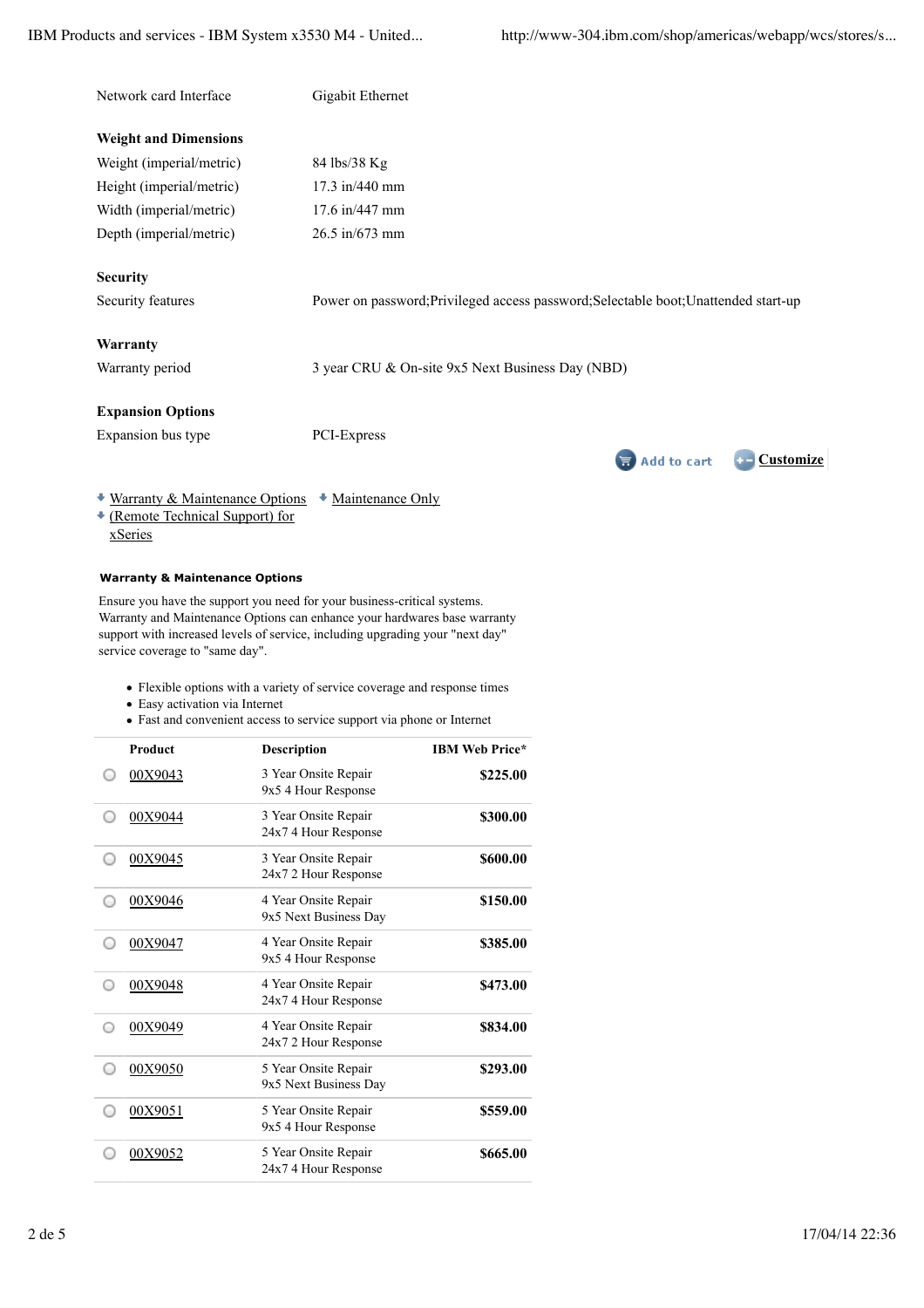| 00X9053 | 5 Year Onsite Repair<br>24x7 2 Hour Response                        | \$1,114.00 |
|---------|---------------------------------------------------------------------|------------|
| 00X9054 | 3 Year Onsite Repair<br>24x7 4 Hour Response<br>with HDDR           | \$428.00   |
| 00X9055 | 4 Year Onsite Repair<br>24x7 4 Hour Response<br>with HDDR           | \$640.00   |
| 00X9056 | 4 Year Onsite Repair<br>9x5 Next Business Day<br>Response with HDDR | \$317.00   |
| 00X9057 | 5 Year Onsite Repair<br>24x7 4 Hour Response<br>with HDDR           | \$868.00   |
| 00X9058 | 5 Year Onsite Repair<br>9x5 Next Business Day<br>Response with HDDR | \$496.00   |
| None    |                                                                     |            |

## **Maintenance Only**

Ensure you have the support you need for your business-critical systems. Maintenance Options can enhance your hardwares base warranty support with increased levels of service, including upgrading your "next day" service coverage to "same day".

- Flexible options with a variety of service coverage and response times
- Easy activation via Internet
- Fast and convenient access to service support via phone or Internet

| <b>Product</b> | <b>Description</b>                                                  | <b>IBM Web Price*</b> |
|----------------|---------------------------------------------------------------------|-----------------------|
| 00X9059        | 1 Year Onsite Repair<br>9x5 Next Business Day                       | \$150.00              |
| 00X9060        | 1 Year Onsite Repair<br>9x5 4 Hour Response                         | \$203.00              |
| 00X9061        | 1 Year Onsite Repair<br>24x7 4 Hour Response                        | \$225.00              |
| 00X9062        | 1 Year Onsite Repair<br>24x7 2 Hour Response                        | \$327.00              |
| 00X9063        | 2 Year Onsite Repair<br>9x5 Next Business Day                       | \$293.00              |
| 00X9064        | 2 Year Onsite Repair<br>9x5 4 Hour Response                         | \$396.00              |
| 00X9065        | 2 Year Onsite Repair<br>24x7 4 Hour Response                        | \$439.00              |
| 00X9066        | 2 Year Onsite Repair<br>24x7 2 Hour Response                        | \$638.00              |
| 00X9067        | 1 Year Onsite Repair<br>24x7 4 Hour Response<br>with HDDR           | \$270.00              |
| 00X9068        | 2 Year Onsite Repair<br>24x7 4 Hour Response<br>with HDDR           | \$527.00              |
| 00X9069        | 1 Year Onsite Repair<br>9x5 Next Business Day<br>Response with HDDR | \$195.00              |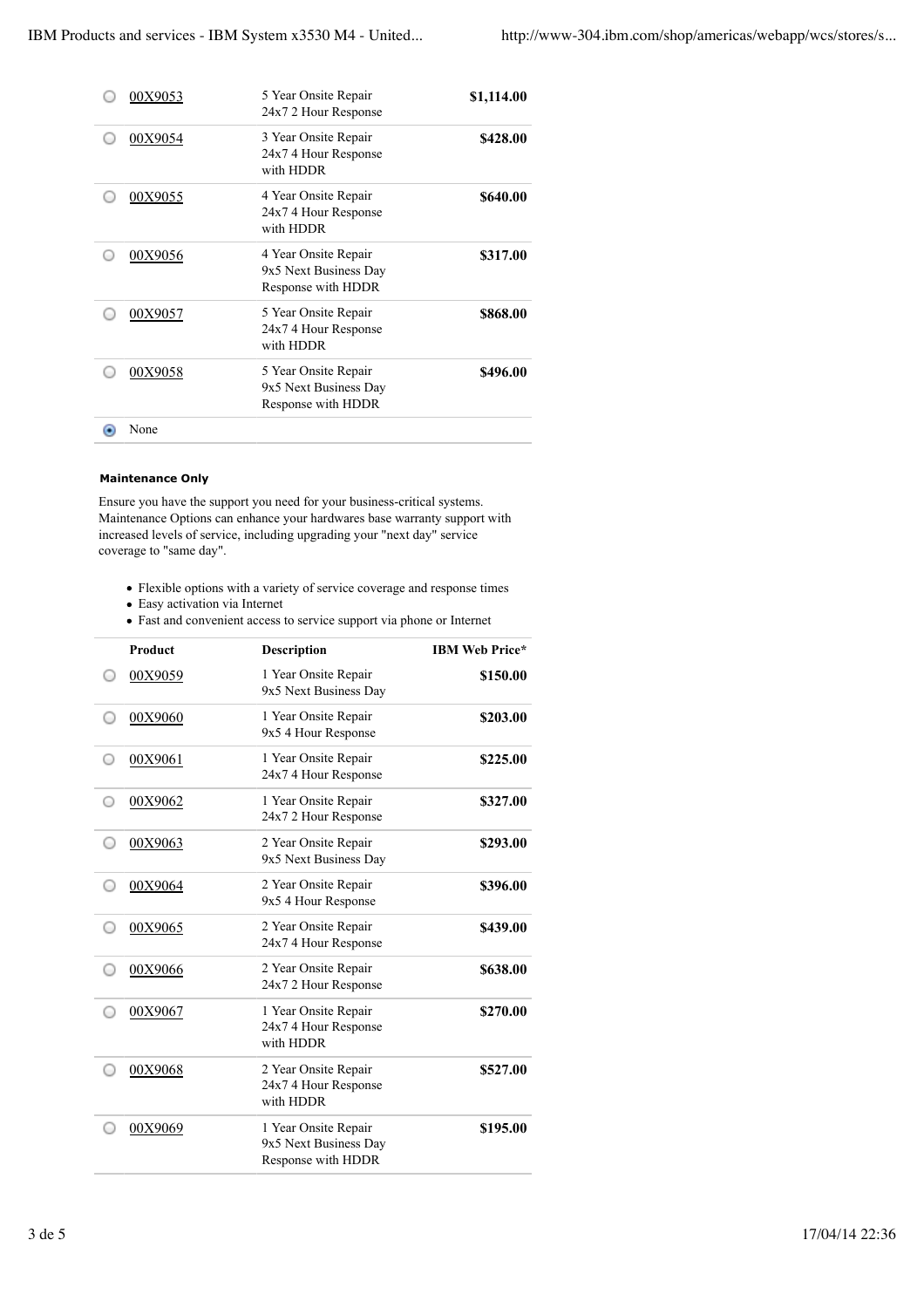|            | 00X9070 | 2 Year Onsite Repair<br>9x5 Next Business Day<br>with HDDR | \$381.00 |
|------------|---------|------------------------------------------------------------|----------|
| $_{\odot}$ | None    |                                                            |          |

## **(Remote Technical Support) for xSeries**

Get answers to your complex questions fast and with expert advice from IBM technical specialists. These services offer unlimited remote hardware and software assistance via phone or Internet for individual problem fixes and/or product usage advice.

- Unlimited calls and unlimited number of callers
- Fast, precise answers and problem resolution
- Hardware, software and services support from a single source

|   | <b>Product</b> | <b>Description</b>                                                              | <b>IBM Web Price*</b> |
|---|----------------|---------------------------------------------------------------------------------|-----------------------|
|   | 41C6011        | RTS for vSphere<br>vCenter Server<br>w/System x Base 1 yr                       | \$850.00              |
|   | 41C6012        | RTS for vSphere<br>vCenter Server<br>w/System x Base 3 yr                       | \$2,168.00            |
| O | 51J8638        | RTS for vSphere<br>Advanced, up to 2<br>Sockets 1 yr                            | \$330.00              |
|   | 51J8644        | RTS for vSphere Ent/<br>Ent Plus, up to 2<br>Sockets 1 yr                       | \$633.00              |
|   | 51J8620        | RTS for VMware ESXi<br>- 2 Sockets - w/System<br>x Base - 1yr                   | \$537.00              |
|   | 51J8626        | RTS for VMware ESXi<br>- 2 Sockets - 1yr                                        | \$262.00              |
|   | 51J8632        | RTS for vSphere<br>Ess/Ess Plus/Std,up to<br>2 Sockets 1 yr                     | \$284.00              |
|   | 51J8639        | RTS for vSphere<br>Advanced, up to 2<br>Sockets 3 yr                            | \$840.00              |
|   | 51J8645        | RTS for vSphere Ent/<br>Ent Plus, up to 2<br>Sockets 3 yr                       | \$1,613.00            |
|   | 51J8621        | RTS for VMware ESXi<br>- 2 Sockets - w/System<br>x Base - 3yr                   | \$1,368.00            |
|   | 51J8627        | RTS for VMware ESXi<br>- 2 Sockets - 3yr                                        | \$667.00              |
|   | 51J8633        | RTS for vSphere<br>Ess/Ess Plus/Std,up to<br>2 Sockets 3 yr                     | \$724.00              |
|   | 91Y6839        | RTS for System x Base<br>5yr                                                    | \$2,125.00            |
|   | 91Y6855        | RTS for VMware<br><b>Acceleration Kits 2</b><br>sockets w/System x<br>Base 5 yr | \$2,700.00            |